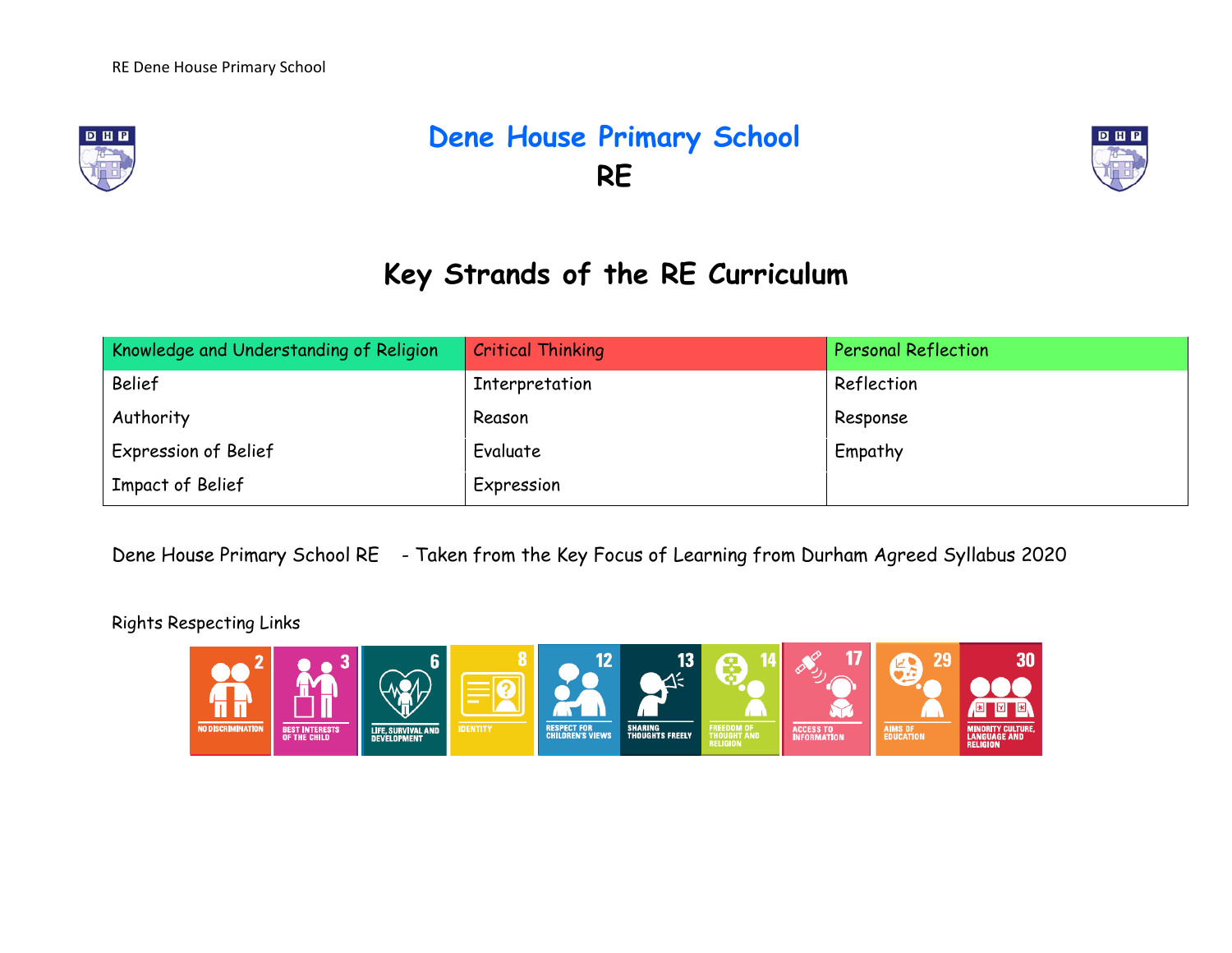#### Dene House Primary School Long Term Planning

### Coverage of Religious and Non-Religious World Views – Cycle A

|                 | <b>Autumn</b>                                         | <b>Spring</b>                                      | <b>Summer</b>                       |
|-----------------|-------------------------------------------------------|----------------------------------------------------|-------------------------------------|
| <b>EYFS</b>     | <b>Special Times</b>                                  | <b>Special People</b>                              | Special Objects and<br><b>Music</b> |
|                 | The Christmas Story                                   | The Easter Story                                   | <b>Belonging</b>                    |
| Cycle A         | <b>Autumn</b>                                         | <b>Spring</b>                                      | <b>Summer</b>                       |
| Year 1/2        | Christianity                                          | Christianity                                       | <b>Buddhism</b>                     |
|                 | How and why is Christmas<br>celebrated by Christians? | How and why is Easter<br>celebrated by Christians? | <b>Islam</b>                        |
| Year 3/4        | <b>Hinduism</b>                                       | Christianity                                       | <b>Hinduism</b>                     |
|                 | How and why is Christmas                              | How and why is Easter                              |                                     |
|                 | celebrated by Christians?                             | celebrated by Christians?                          | <b>Islam</b>                        |
| <b>Year 5/6</b> | <b>Judaism</b>                                        | Christianity                                       | <b>Judaism</b>                      |
|                 | How and why is Christmas                              | How and why is Easter                              |                                     |
|                 | celebrated by Christians?                             | celebrated by Christians?                          | <b>Islam</b>                        |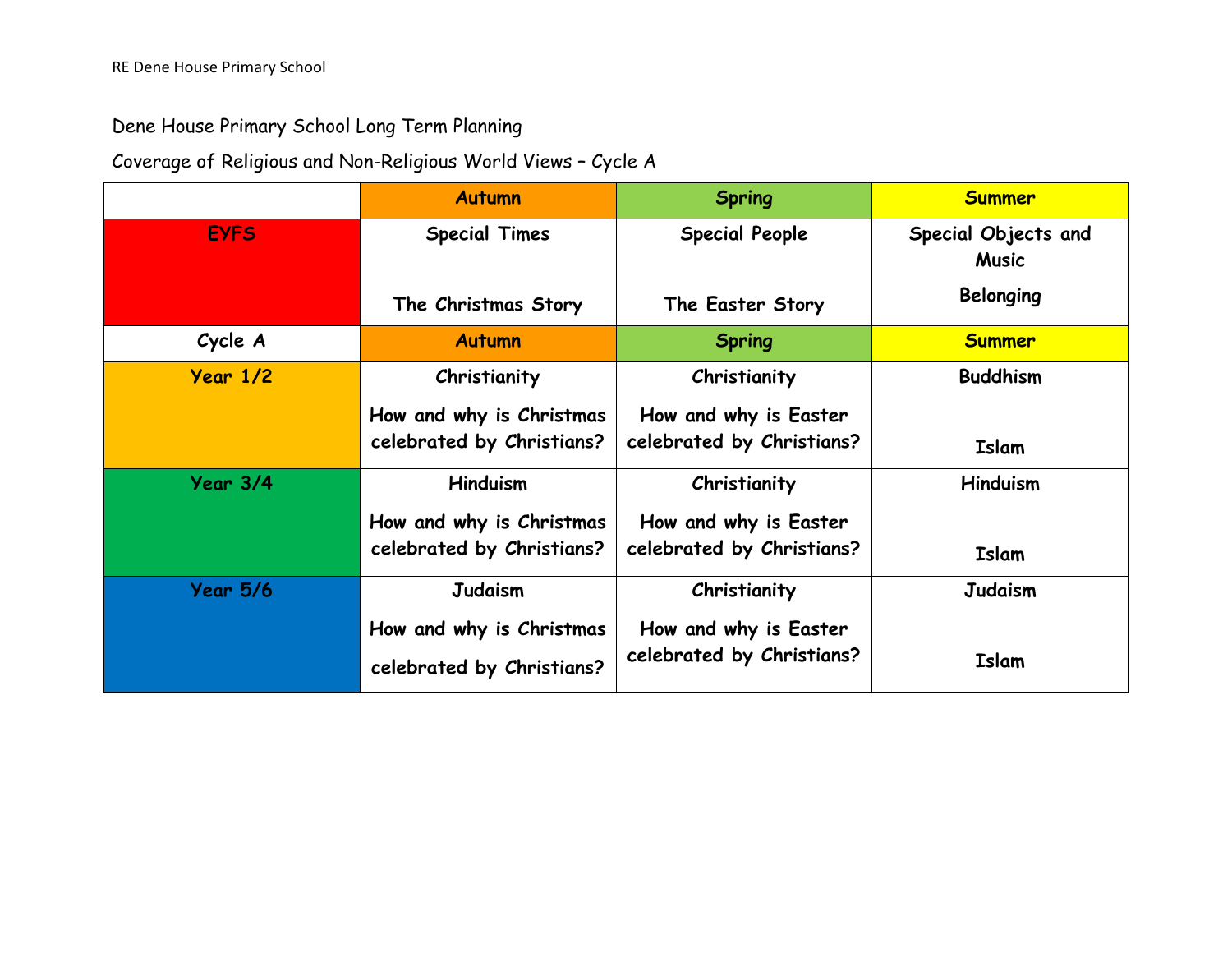|             | <b>Autumn 1</b>                                                                                                | <b>Autumn 2</b>                                                                          | Spring 1                                                                             | <b>Spring 2</b>                                                | Summer 1                                                                                                                      | Summer 2                                                                                            |  |  |  |  |
|-------------|----------------------------------------------------------------------------------------------------------------|------------------------------------------------------------------------------------------|--------------------------------------------------------------------------------------|----------------------------------------------------------------|-------------------------------------------------------------------------------------------------------------------------------|-----------------------------------------------------------------------------------------------------|--|--|--|--|
|             | Rights Respecting will be taught within each topic area.                                                       |                                                                                          |                                                                                      |                                                                |                                                                                                                               |                                                                                                     |  |  |  |  |
| <b>EYFS</b> | Let's find out about<br>Shabbat, Eid<br>Let's find out about the<br><b>Bible</b>                               | Let's find out about<br>Christmas celebrations<br>in churches - advent.<br>Diwali, Wesak | Let's hear some stories<br>Jesus told (Lost Sheep,<br>Lost Coin).                    | Let's find out<br>about Easter<br>celebrations in<br>churches. | Let's find out about<br>special objects and<br>special music -<br>Buddhism prayer<br>wheels, flags, statues,<br>Christianity, | Let's find out about<br>religious ceremonies -<br>baptism, welcoming and<br>naming babies, weddings |  |  |  |  |
| Year 1/2    | What can we learn<br>about Christianity from<br>visiting a church?<br>What do Christians<br>believe about God? | Why are gifts given at<br>Christmas?                                                     | Why is Jesus special to<br>Christians?                                               | What is the Easter<br>story?                                   | What can we find out<br>about Buddha?                                                                                         | What can we learn about<br>Islam through religious<br>celebrations and family<br>life?              |  |  |  |  |
| Year 3/4    | How do Hindus worship?                                                                                         | How and why is Advent<br>important to<br>Christians?                                     | What can we learn<br>about Christian worship<br>and beliefs by visiting<br>churches? | What do Christians<br>remember on Palm<br>Sunday?              | What do Hindus<br>believe?                                                                                                    | How do Muslims worship<br>at home and in the<br>mosque?                                             |  |  |  |  |
| Year 5/6    | Why is Moses important<br>to<br>Jewish people?                                                                 | What are the<br>themes of<br>Christmas?                                                  | What do Christians<br>believe<br>about God?                                          | Why is the Last Supper<br>so important to<br>Christians?       | Why do Jewish people<br>go<br>to the synagogue?                                                                               | What is the Qur'an and<br>why is it important to<br>Muslims?                                        |  |  |  |  |

### Dene House Primary School Medium Term Plan Cycle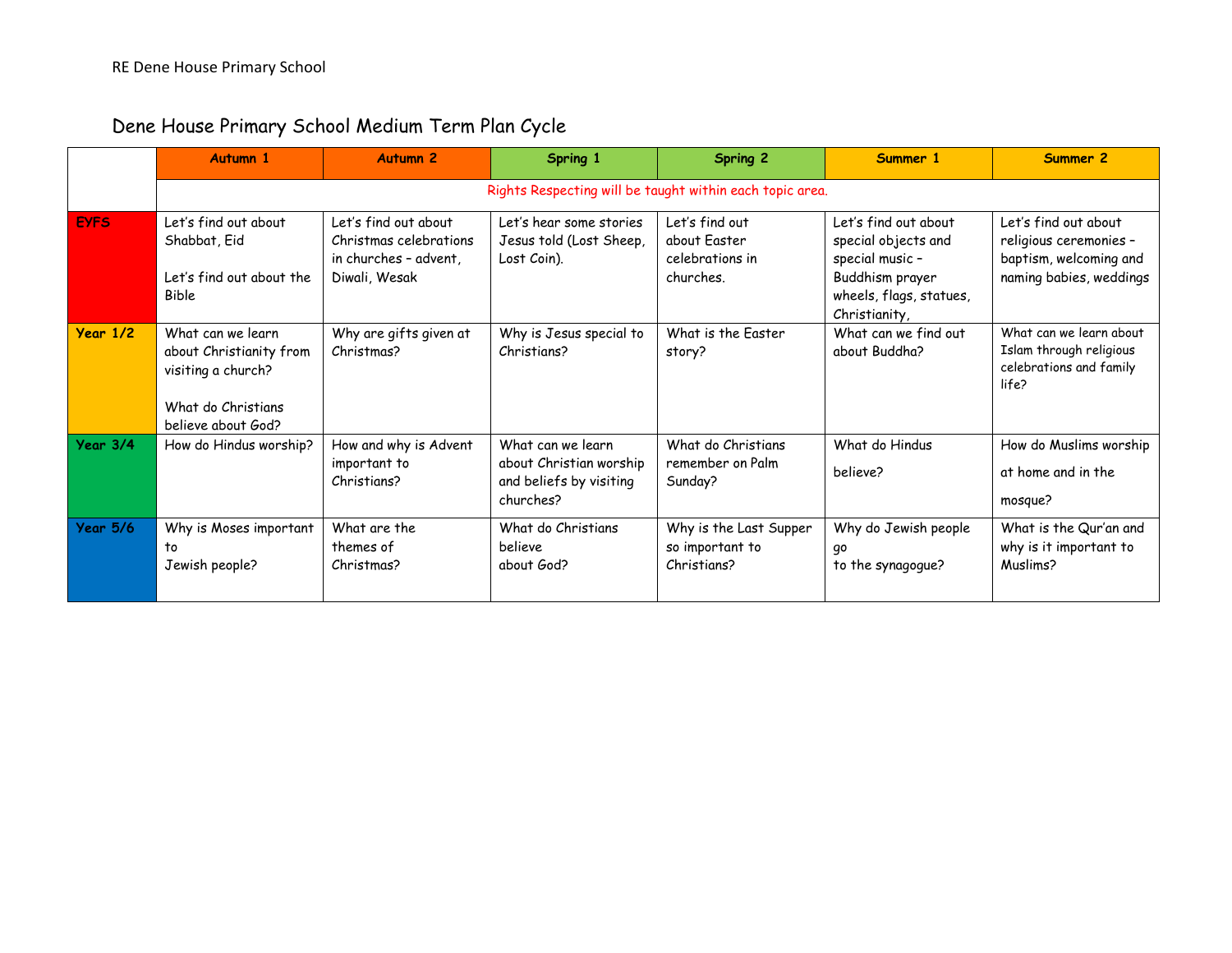| EYFS - Understanding of the World -People, Culture and Communities                                                                                                                                                                                                                                                                                                   |                                                                                                                                                                                                                                                                                                                                                                      |                                                                                                                                                                                                                                                                                                                                                                                              |                                                                                                                                                                                                                                                                                                                                                      |                                                                                                                                                                                                                                                                                                                                             |                                                                                                                                                                                                                                                                                                                                                                                                                      |  |  |  |
|----------------------------------------------------------------------------------------------------------------------------------------------------------------------------------------------------------------------------------------------------------------------------------------------------------------------------------------------------------------------|----------------------------------------------------------------------------------------------------------------------------------------------------------------------------------------------------------------------------------------------------------------------------------------------------------------------------------------------------------------------|----------------------------------------------------------------------------------------------------------------------------------------------------------------------------------------------------------------------------------------------------------------------------------------------------------------------------------------------------------------------------------------------|------------------------------------------------------------------------------------------------------------------------------------------------------------------------------------------------------------------------------------------------------------------------------------------------------------------------------------------------------|---------------------------------------------------------------------------------------------------------------------------------------------------------------------------------------------------------------------------------------------------------------------------------------------------------------------------------------------|----------------------------------------------------------------------------------------------------------------------------------------------------------------------------------------------------------------------------------------------------------------------------------------------------------------------------------------------------------------------------------------------------------------------|--|--|--|
| Let's find out about<br>Shabbat, Eid<br>Let's find out about<br>the Bible                                                                                                                                                                                                                                                                                            | Let's find out about<br><b>Christmas celebrations</b><br>in churches - advent.<br>Diwali, Wesak                                                                                                                                                                                                                                                                      | Let's hear some stories<br>Jesus told (Lost<br>Sheep,<br>Lost Coin, Good<br>Samaritan).                                                                                                                                                                                                                                                                                                      | Let's find out<br>about Easter<br>celebrations in<br>churches.                                                                                                                                                                                                                                                                                       | Let's find out about<br>special objects and<br>special music -                                                                                                                                                                                                                                                                              | Let's find out about<br>religious ceremonies -<br>baptism, welcoming and<br>naming babies, weddings                                                                                                                                                                                                                                                                                                                  |  |  |  |
| Pupils will be taught to:                                                                                                                                                                                                                                                                                                                                            | Pupils will be taught to:                                                                                                                                                                                                                                                                                                                                            | Pupils will be taught to:                                                                                                                                                                                                                                                                                                                                                                    | Pupils will be taught to:                                                                                                                                                                                                                                                                                                                            | Pupils will be taught to:                                                                                                                                                                                                                                                                                                                   | Pupils will be taught to:                                                                                                                                                                                                                                                                                                                                                                                            |  |  |  |
| Understand the<br>idea of special<br>times/days<br>within religions<br>and how these<br>are celebrated<br>by faith<br>communities<br>within the home<br>and wider<br>community<br>Know some<br>similarities and<br>differences<br>between<br>different<br>religious groups<br>and cultural<br>communities<br>drawing on their<br>experiences and<br>what's been read | Understand the<br>idea of special<br>times/days<br>within religions<br>and how these<br>are celebrated<br>by faith<br>communities<br>within the home<br>and wider<br>community<br>Know some<br>similarities and<br>differences<br>between<br>different<br>religious groups<br>and cultural<br>communities<br>drawing on their<br>experiences and<br>what's been read | Know some of<br>$\bullet$<br>the founders of<br>some religions<br>and be<br>introduced to<br>members of<br>faith<br>communities<br>who have special<br>roles within the<br>faith tradition<br>Know some<br>similarities and<br>differences<br>between<br>different<br>religious groups<br>and cultural<br>communities<br>drawing on their<br>experiences and<br>what's been<br>read in class | Know some<br>similarities and<br>differences<br>between<br>different<br>religious groups<br>and cultural<br>communities<br>drawing on their<br>experiences and<br>what's been read<br>in class<br>Develop positive<br>attitudes about<br>the differences<br>between people<br>Talk about<br>members of<br>their family and<br>immediate<br>community | Explore and<br>$\bullet$<br>understand the<br>importance of<br>religious<br>artefacts in<br>Christianity,<br>Islam,<br>Buddhism,<br>Hinduism,<br>Judaism<br>Understand<br>worship through<br>religious<br>traditions,<br>sacred music<br>and special<br>objects<br>(artefacts)<br>Know some<br>$\bullet$<br>similarities and<br>differences | Know some religious<br>ceremonies which<br>show belonging to a<br>faith<br>Begin to be aware of<br>religious rituals and<br>promises/commitme<br>nt shown through<br>religious wedding<br>ceremonies<br>Know some<br>similarities and<br>differences<br>between different<br>religious groups and<br>cultural communities<br>drawing on their<br>experiences and<br>what's been read in<br>class<br>Develop positive |  |  |  |
|                                                                                                                                                                                                                                                                                                                                                                      |                                                                                                                                                                                                                                                                                                                                                                      | Develop positive                                                                                                                                                                                                                                                                                                                                                                             | Understand that                                                                                                                                                                                                                                                                                                                                      | between                                                                                                                                                                                                                                                                                                                                     | attitudes about the                                                                                                                                                                                                                                                                                                                                                                                                  |  |  |  |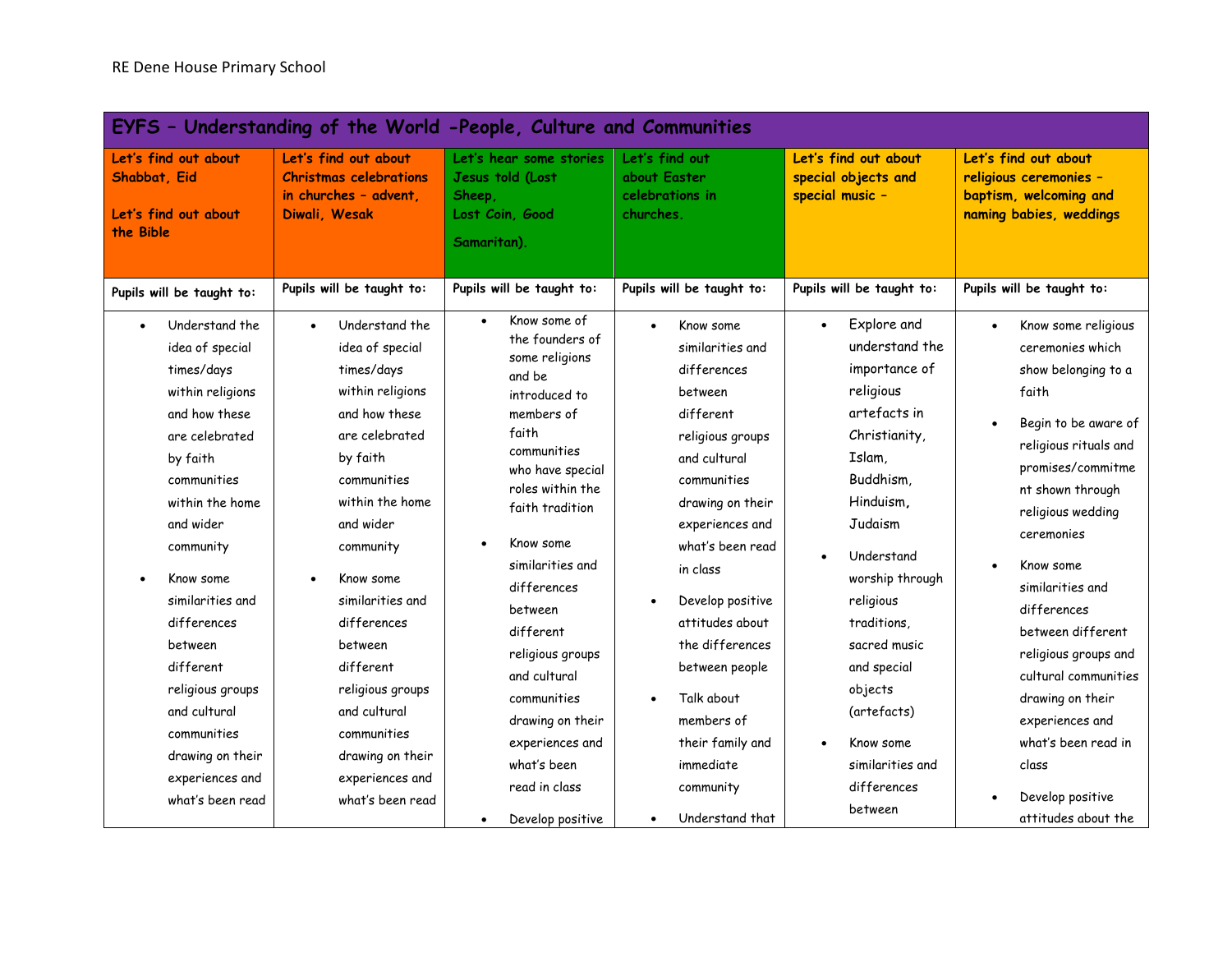#### RE Dene House Primary School

|           | in class                                                                                                                                                                         | in class                                                                                                                                                                         | attitudes about                                                                                                                                                                    | some places are                                                                                                | different                                                                                                                                                                                               | differences                                                                                                                                                                                             |
|-----------|----------------------------------------------------------------------------------------------------------------------------------------------------------------------------------|----------------------------------------------------------------------------------------------------------------------------------------------------------------------------------|------------------------------------------------------------------------------------------------------------------------------------------------------------------------------------|----------------------------------------------------------------------------------------------------------------|---------------------------------------------------------------------------------------------------------------------------------------------------------------------------------------------------------|---------------------------------------------------------------------------------------------------------------------------------------------------------------------------------------------------------|
| $\bullet$ | Develop positive                                                                                                                                                                 | Develop positive<br>$\bullet$                                                                                                                                                    | the differences                                                                                                                                                                    | special to                                                                                                     | religious groups                                                                                                                                                                                        | between people                                                                                                                                                                                          |
|           | attitudes about                                                                                                                                                                  | attitudes about                                                                                                                                                                  | between people                                                                                                                                                                     | members of                                                                                                     | and cultural                                                                                                                                                                                            | Talk about members                                                                                                                                                                                      |
| $\bullet$ | the differences<br>between people<br>Talk about<br>members of                                                                                                                    | the differences<br>between people<br>Talk about<br>$\bullet$<br>members of                                                                                                       | Talk about<br>members of<br>their family and<br>immediate                                                                                                                          | their community<br>Compare and<br>contrast<br>characters from                                                  | communities<br>drawing on their<br>experiences and<br>what's been read<br>in class                                                                                                                      | of their family and<br>immediate<br>community<br>Understand that                                                                                                                                        |
|           | their family and                                                                                                                                                                 | their family and                                                                                                                                                                 | community                                                                                                                                                                          | stories including<br>figures from the                                                                          | Develop positive<br>$\bullet$                                                                                                                                                                           | some places are                                                                                                                                                                                         |
|           | immediate<br>community                                                                                                                                                           | immediate<br>community                                                                                                                                                           | Compare and<br>contrast                                                                                                                                                            | past                                                                                                           | attitudes about                                                                                                                                                                                         | special to members<br>of their community                                                                                                                                                                |
| $\bullet$ | Understand that<br>some places are<br>special to<br>members of<br>their community<br>Compare and<br>contrast<br>characters from<br>stories including<br>figures from the<br>past | Understand that<br>some places are<br>special to<br>members of<br>their community<br>Compare and<br>contrast<br>characters from<br>stories including<br>figures from the<br>past | characters from<br>stories including<br>figures from<br>the past<br>Recognise that<br>people have<br>different<br>beliefs and that<br>these are<br>celebrated in<br>different ways | Recognise that<br>people have<br>different<br>beliefs and that<br>these are<br>celebrated in<br>different ways | the differences<br>between people<br>Talk about<br>$\bullet$<br>members of<br>their family and<br>immediate<br>community<br>Understand that<br>$\bullet$<br>some places are<br>special to<br>members of | Compare and<br>contrast characters<br>from stories<br>including figures<br>from the past<br>Recognise that<br>people have<br>different beliefs<br>and that these are<br>celebrated in<br>different ways |
|           | Recognise that<br>people have<br>different<br>beliefs and that<br>these are<br>celebrated in<br>different ways                                                                   | Recognise that<br>people have<br>different<br>beliefs and that<br>these are<br>celebrated in<br>different ways                                                                   |                                                                                                                                                                                    |                                                                                                                | their community<br>Recognise that<br>$\bullet$<br>people have<br>different<br>beliefs and that<br>these are<br>celebrated in<br>different ways                                                          |                                                                                                                                                                                                         |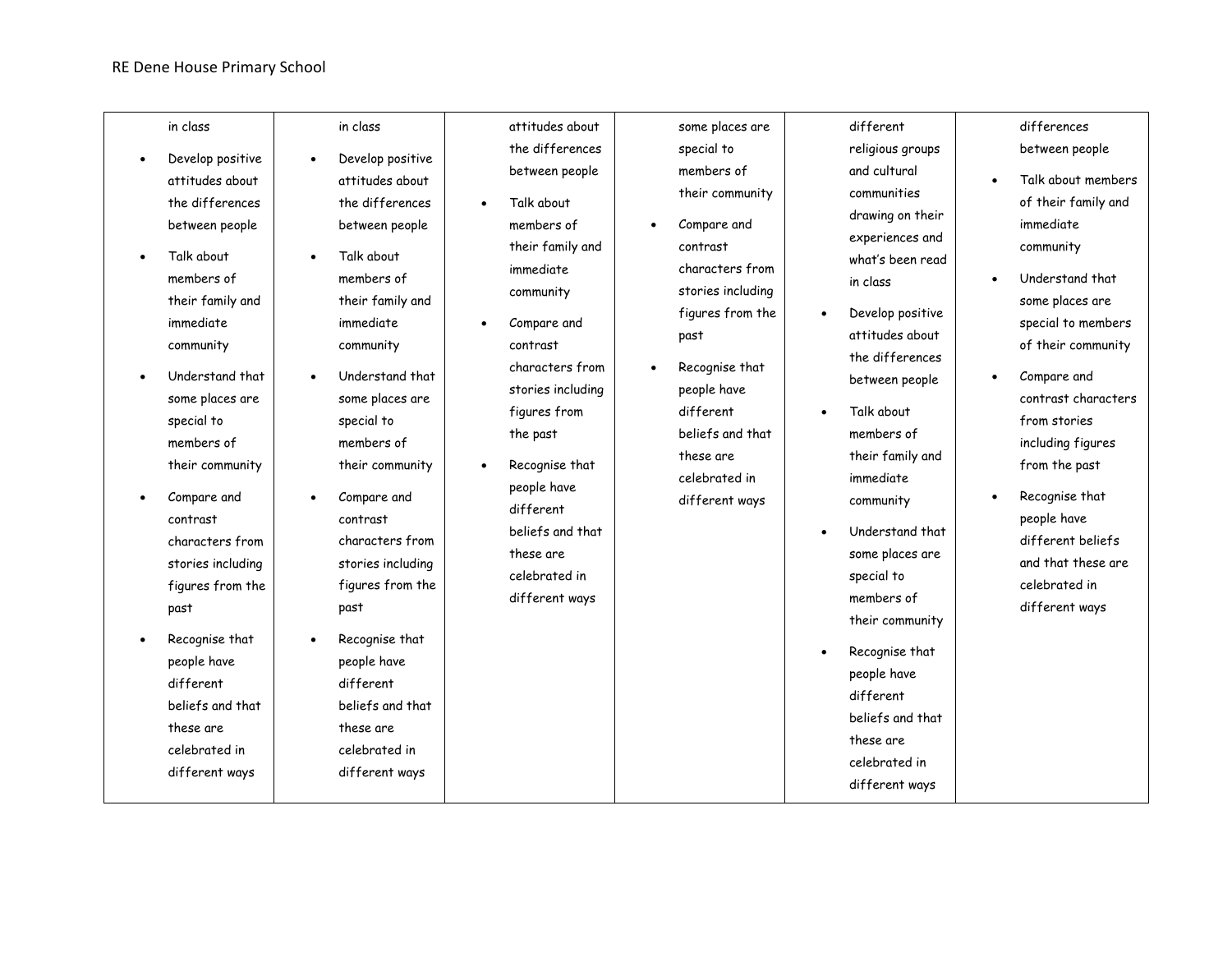#### Year 1/2

| What can we learn about<br><b>Christianity from visiting</b><br>a church?<br><b>What do Christians</b><br>believe about God? |                        | Why are gifts given at<br><b>Christmas?</b>     | Why is Jesus special to<br><b>Christians?</b> | What is the Easter story? | What can we find out<br>about Buddha? | What can we learn<br>about Islam through<br>religious celebrations<br>and family life? |
|------------------------------------------------------------------------------------------------------------------------------|------------------------|-------------------------------------------------|-----------------------------------------------|---------------------------|---------------------------------------|----------------------------------------------------------------------------------------|
|                                                                                                                              |                        |                                                 |                                               |                           |                                       |                                                                                        |
| Pupils will be taught to:                                                                                                    |                        | Pupils will be taught to:                       | Pupils will be taught to:                     | Pupils will be taught to: | Pupils will be taught                 | Pupils will be taught                                                                  |
|                                                                                                                              |                        |                                                 |                                               |                           | to:                                   | to:                                                                                    |
|                                                                                                                              | recognise and name     | recognise and name                              | $\bullet$<br>state that Christians            | have simple knowledge     | recognise rupas of                    | God is known as<br>$\bullet$                                                           |
|                                                                                                                              | some features of a     | times when they may<br>have given/received      | see Jesus as special and                      | of the beliefs.           | Buddha and name                       | Allah                                                                                  |
|                                                                                                                              | church eg cross,       | gifts and the value                             | link to the birth of                          | teaching / stories        | them                                  | $\bullet$<br>Know the sacred                                                           |
|                                                                                                                              | altar, pew, window     | this has                                        | Jesus                                         | about the death and       | recall the stories                    | book of Islam is                                                                       |
|                                                                                                                              | recognise and name     | recall the Christian<br>story of the birth of   | $\bullet$<br>know that Jesus                  | resurrection of Jesus.    | of the 4 sights                       | the Qur'an                                                                             |
|                                                                                                                              | some ways in which     | Jesus - the wise men                            | travelled around telling                      | using simple technical    | and The Bodhi                         | Understand that                                                                        |
|                                                                                                                              | Christians worship in  | bringing Jesus gifts                            | people about God                              | vocabulary                | Tree                                  | the Muslim Holy                                                                        |
|                                                                                                                              | the church on Sunday   | Understand why                                  | $\bullet$<br>retell the story of The          | have simple knowledge     | know that Buddha                      | Book is the Qur'an                                                                     |
|                                                                                                                              | eg prayer, hymns,      | Christians view Jesus<br>as a gift from God and | Lost Sheep                                    | of why the beliefs and    | changed some                          | and that it should                                                                     |
|                                                                                                                              | Bible reading          | how this affects how                            | know that Jesus<br>$\bullet$                  | practices about the       | people's lives                        | be treated with                                                                        |
|                                                                                                                              | recognise some of the  | they celebrate                                  | befriended Zacchaeus                          | death and resurrection    | (story of                             | respect                                                                                |
|                                                                                                                              | ways a vicar leads     | Christmas                                       | and Zacchaeus changed                         | of Jesus, may be          | Angulimala)                           | Understand the<br>$\bullet$                                                            |
|                                                                                                                              | Sunday worship         |                                                 | his life and became kind                      | important to people by    | know that Buddha                      | importance of                                                                          |
|                                                                                                                              | recall the Christian   |                                                 | Jesus showed power by                         | connecting the symbols    | was kind                              | families and the                                                                       |
|                                                                                                                              | story of Creation      |                                                 | calming the storm,                            | to the story (cross,      | (Siddhartha and                       | community in                                                                           |
|                                                                                                                              | recognise some         |                                                 | healing a paralysed man                       | Easter Garden)            | the Swan) and                         | bringing children                                                                      |
|                                                                                                                              | features of a church   |                                                 | (retell one of these                          | pupils can raise          | Buddhists teach                       | up in the Muslim                                                                       |
|                                                                                                                              | Harvest festival       |                                                 | stories)                                      | questions, express        | kindness (The                         | faith                                                                                  |
|                                                                                                                              | talk about what they   |                                                 | recognise how Jesus is                        | their opinions and back   | Angry Elephant)                       | Know the practice                                                                      |
|                                                                                                                              | find interesting or    |                                                 | shown as special in                           | them up with simple       | give their                            | of 'Salah' in the                                                                      |
|                                                                                                                              | puzzling in a church   |                                                 | pictures/statues/icons                        | reasons.                  | views and simple                      | home and the                                                                           |
|                                                                                                                              | God as One, creator,   |                                                 | know that Christians<br>$\bullet$             |                           | reasons to                            | importance in                                                                          |
|                                                                                                                              | loving, caring, having |                                                 | believe Jesus is God's                        |                           | questions raised                      | preparing for                                                                          |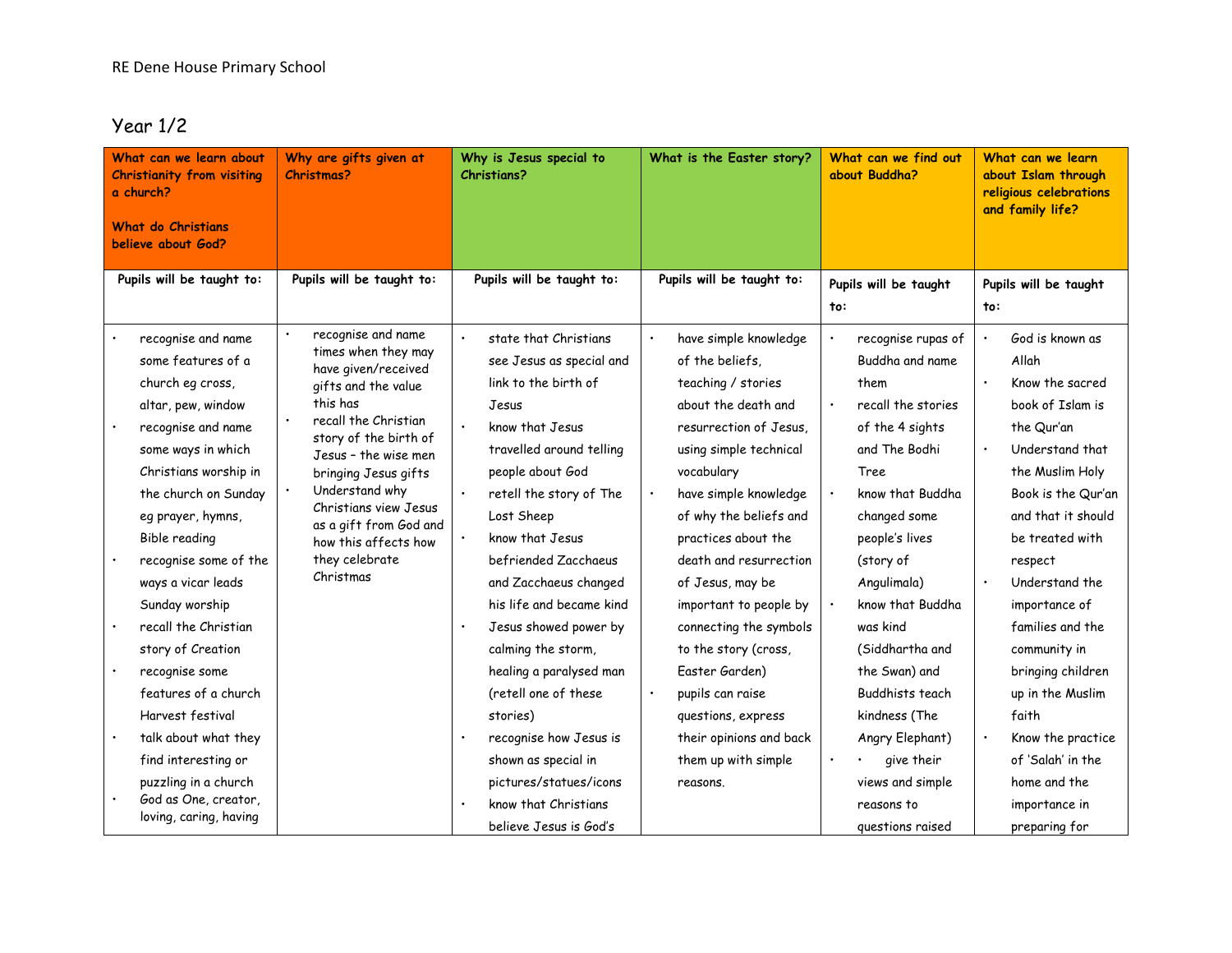| authority.<br>Descriptions of God<br>as Father,<br>Loving Parent, King<br>God as Creator and<br>responsible for<br>Creation as shown in<br>Genesis 1 and 2,<br>human<br>responsibility to care<br>for God's Creation<br>[Creation] |                                     | son<br>ask questions, give<br>own view and simple<br>reasons to back up view. |                                     | through learning<br>about Buddha eg<br>Can people help<br>change others for<br>the better? | prayer<br>Know how Muslims<br>$\bullet$<br>express their<br>beliefs through<br>Ramadan and Hajj |
|------------------------------------------------------------------------------------------------------------------------------------------------------------------------------------------------------------------------------------|-------------------------------------|-------------------------------------------------------------------------------|-------------------------------------|--------------------------------------------------------------------------------------------|-------------------------------------------------------------------------------------------------|
| Language:                                                                                                                                                                                                                          | Language:                           | Language:                                                                     | Language:                           | Language:                                                                                  | Language:                                                                                       |
| Church, Worship,                                                                                                                                                                                                                   | Gifts, Light                        | Jesus, God, Bethlehem                                                         | Good Friday, Easter Day,            | Siddhartha, Bodhi,                                                                         | Ramadan, Hajj, Salah,                                                                           |
| Christians, Sunday, God,                                                                                                                                                                                                           | Giving, Christmas                   | Nativity, parable, miracle,                                                   | Jesus,                              | India, Buddha                                                                              | Qur'an, Allah, Ramadan                                                                          |
| Jesus Bible, Altar, Pew,<br>Cross.                                                                                                                                                                                                 | Receiving, Jesus, Birth<br>Wise men | power, icon forgiveness,<br>statue                                            | Easter garden<br>Cross, sad, happy, | Buddhists, kindness                                                                        | - Sawm, prayer, family,                                                                         |
|                                                                                                                                                                                                                                    |                                     |                                                                               |                                     |                                                                                            |                                                                                                 |
|                                                                                                                                                                                                                                    |                                     |                                                                               |                                     |                                                                                            |                                                                                                 |
| Vicar, Prayer, Hymns,                                                                                                                                                                                                              |                                     |                                                                               | Christians, Easter egg,             |                                                                                            |                                                                                                 |
| Candles, Harvest, Pulpit,                                                                                                                                                                                                          |                                     |                                                                               | special, church,<br>new life        |                                                                                            |                                                                                                 |
| Creation, world, Belief,                                                                                                                                                                                                           |                                     |                                                                               |                                     |                                                                                            |                                                                                                 |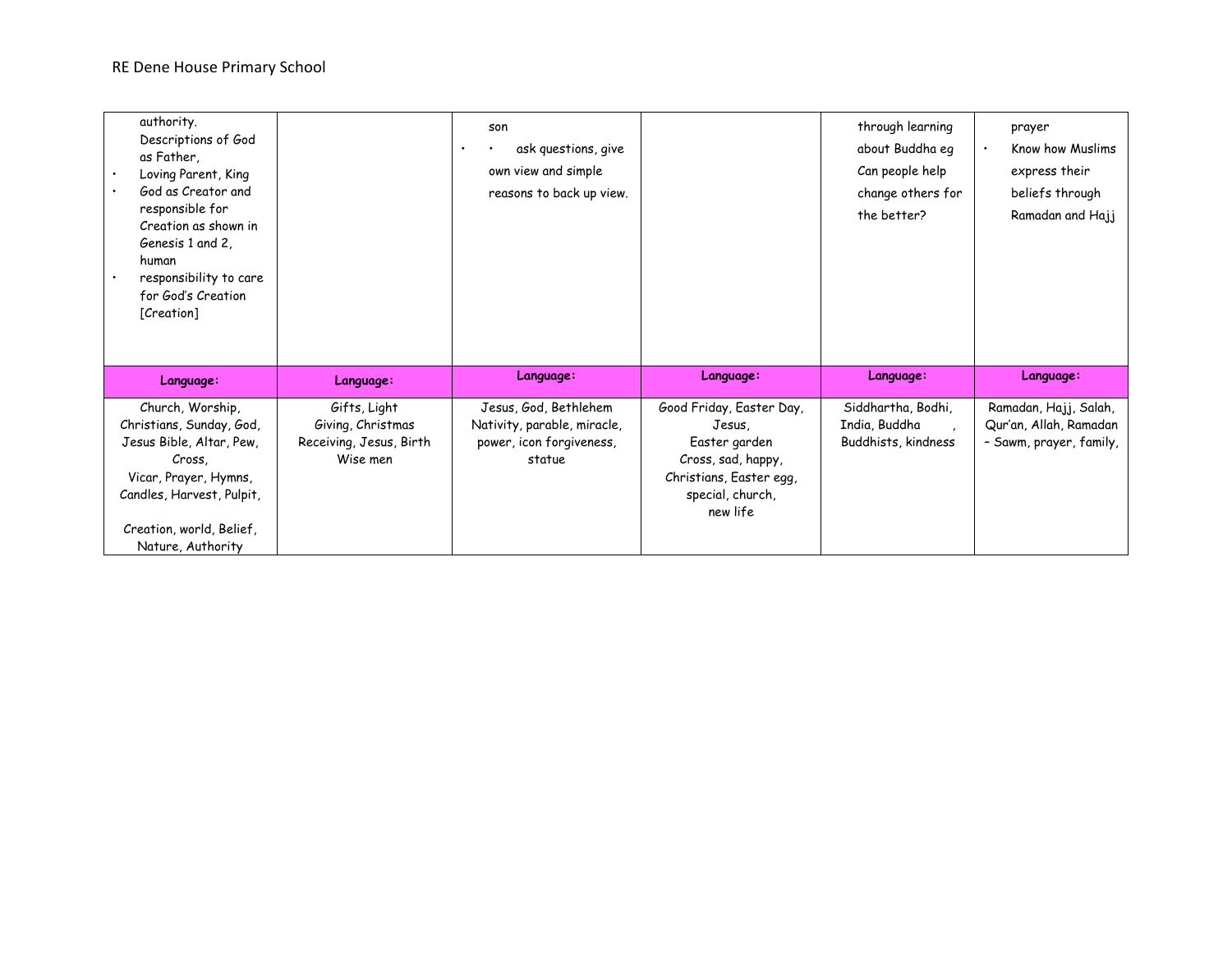#### Year 3/4

| How do Hindus worship?    |           | How and why is Advent<br>important to<br><b>Christians?</b> | What can we learn<br>about Christian worship<br>and beliefs by visiting<br>churches? |           | What do Christians<br>remember on Palm<br>Sunday? | <b>What do Hindus</b><br>believe? |                  |     | <b>How do Muslims</b><br>worship at home and<br>in the mosque? |
|---------------------------|-----------|-------------------------------------------------------------|--------------------------------------------------------------------------------------|-----------|---------------------------------------------------|-----------------------------------|------------------|-----|----------------------------------------------------------------|
| Pupils will be taught to: |           | Pupils will be taught                                       | Pupils will be taught to:                                                            |           | Pupils will be taught to:                         |                                   | Pupils will be   |     | Pupils will be taught                                          |
|                           | to:       |                                                             |                                                                                      |           |                                                   |                                   | taught to:       | to: |                                                                |
| describe a home           | $\bullet$ | describe some key                                           | recognise there are                                                                  |           | describe what                                     |                                   | describe Hindu   |     | Understand the                                                 |
| shrine and how Hindus     |           | features of Advent,                                         | different types of                                                                   |           | happened when Jesus                               |                                   | beliefs about    |     | belief of                                                      |
| worship there (puja)      |           | how it is celebrated                                        | churches                                                                             |           | entered Jerusalem                                 |                                   | God              |     | Muhammad as                                                    |
| describe the features     |           | make links between                                          | (denominations) and                                                                  |           | describe Christian                                |                                   | suggest          |     | the final prophet                                              |
| of a mandir               |           | these features and                                          | identify the names                                                                   |           | beliefs about Jesus                               |                                   | meanings for     |     | Stories about                                                  |
| describe the Arti         |           | beliefs about Jesus                                         | of the different                                                                     |           | as King/Messiah                                   |                                   | some of the      |     | the prophet                                                    |
| ceremony in a mandir      |           | and the Christmas                                           | denominations/churc                                                                  |           | shown in the story of                             |                                   | symbols          |     | Muhammad                                                       |
| describe some ways        |           | story                                                       | hes they have                                                                        |           | Jesus' entry into                                 |                                   | connected with   |     | Understand the                                                 |
| Hindus celebrate          |           | make links between                                          | visited eg Roman                                                                     |           | Jerusalem                                         |                                   | Hindu murtis     |     | beliefs about                                                  |
| Diwali                    |           | beliefs expressed                                           | Catholic church.                                                                     | $\bullet$ | describe ways in                                  | $\bullet$                         | describe         |     | how the Qur'an                                                 |
| tell the Diwali story,    |           | through Bible                                               | Baptist Church,                                                                      |           | which Christians                                  |                                   | simply Hindu     |     | was revealed to                                                |
| using correct names       |           | passages,                                                   | Salvation Army                                                                       |           | remember Palm                                     |                                   | belief in        |     | Muhammad                                                       |
| and vocabulary and        |           | particularly Isaiah                                         | citadel                                                                              |           | Sunday today                                      |                                   | reincarnation,   |     | Know how the                                                   |
| state why this story      |           |                                                             | describe some of                                                                     |           | ask questions about                               |                                   | karma, ahimsa    |     | Qur'an is used                                                 |
| is important to           | $\bullet$ | reflect on their                                            | the objects/actions                                                                  |           | the Palm Sunday                                   |                                   | give examples    |     | and treated by                                                 |
| Hindus                    |           | own feelings,                                               | found in churches                                                                    |           | story, give their                                 |                                   | of how these     |     | Muslims today                                                  |
| begin to form a           |           | beliefs and values                                          | and how they are                                                                     |           | views and give                                    |                                   | beliefs affect   |     | including reading                                              |
| framework of              |           | connected with                                              | used in worship                                                                      |           | reasons.                                          |                                   | what Hindus      |     | some passages                                                  |
| connections between       |           | Christmas and                                               | describe simply the                                                                  |           |                                                   |                                   | do               |     | from the Qur'an                                                |
| concepts by making        |           | appreciate that not                                         | meaning of these                                                                     |           |                                                   | $\bullet$                         | express their    |     | Understand the                                                 |
| some links between        |           | all feel the same.                                          | objects/actions                                                                      |           |                                                   |                                   | own views,       |     | significance of                                                |
| Hindu worship,            |           |                                                             | give their views to                                                                  |           |                                                   |                                   | giving plausible |     | the festival of                                                |
| stories and the           |           |                                                             | questions raised (eq                                                                 |           |                                                   |                                   | reasons to       |     | Ramadan                                                        |
| beliefs they express      |           |                                                             | Do objects matter?)                                                                  |           |                                                   |                                   | questions        |     | Know how beliefs                                               |
| [Belief, Authority,       |           |                                                             | and give plausible                                                                   |           |                                                   |                                   | raised, showing  |     | are expressed                                                  |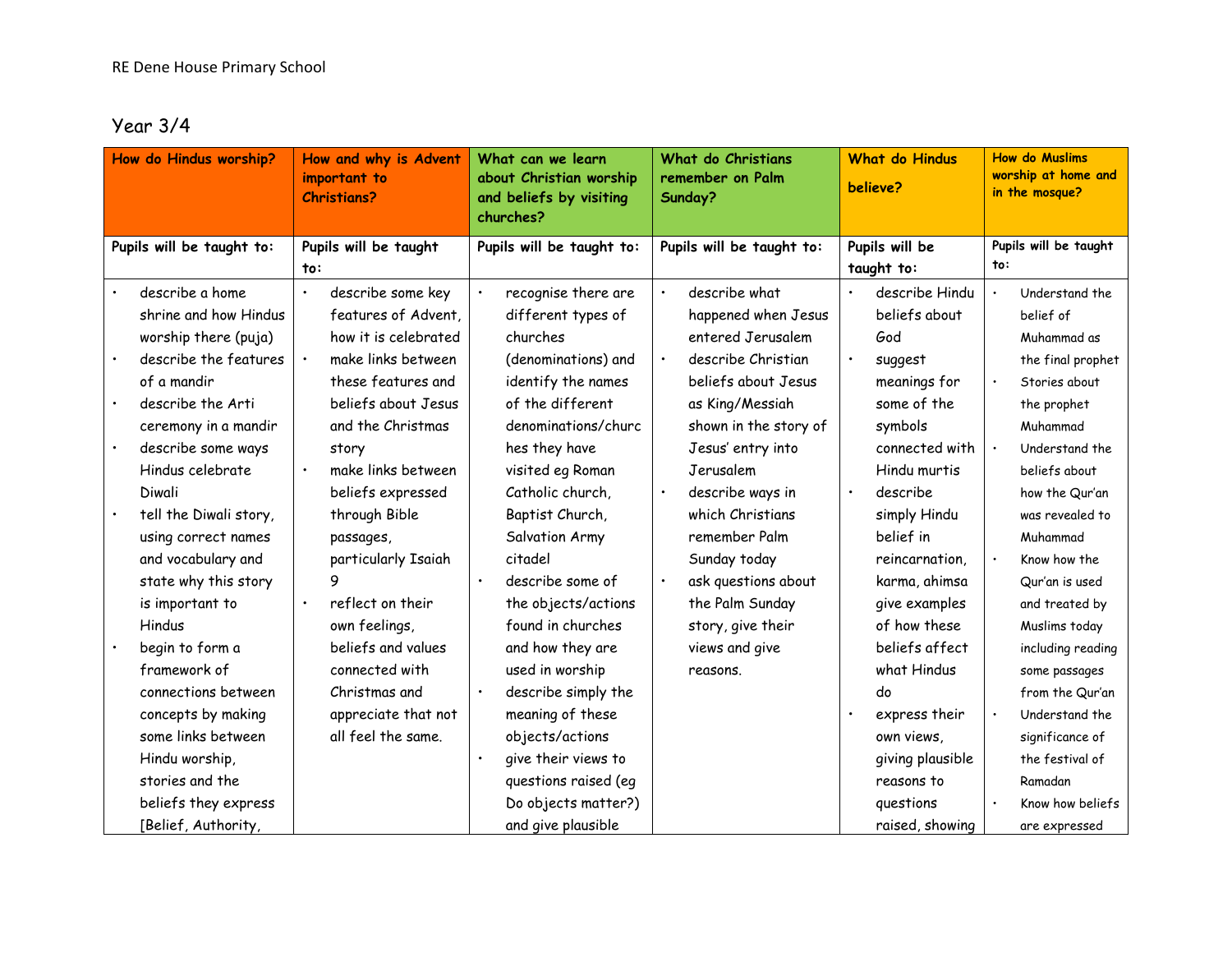| Expressions of Belief]    |                          | reasons to back up         |                           | some                 | through            |
|---------------------------|--------------------------|----------------------------|---------------------------|----------------------|--------------------|
| raise and explore         |                          | their views.               |                           | awareness of         | individual and     |
| questions (eq Does        |                          |                            |                           | differing views      | communal           |
| good always defeat        |                          |                            |                           |                      | commitment -       |
| evil?), express their     |                          |                            |                           |                      | Id-Ul-Fitr         |
| opinions and support      |                          |                            |                           |                      | Understand how     |
| these with plausible      |                          |                            |                           |                      | Muslims worship    |
| reasons                   |                          |                            |                           |                      | in the mosque      |
| recognise that others     |                          |                            |                           |                      |                    |
| may hold different        |                          |                            |                           |                      |                    |
| opinions.                 |                          |                            |                           |                      |                    |
| Language:                 | Language:                | Language:                  | Language:                 | Language:            |                    |
| Ramayana, mandir, puja    | Advent, Solemn,          | Flag, banner, Eucharist    | Palm Sunday, palm leaves, | Brahman, ahimsa,     | Muhammad, Qur'an,  |
| Arti, murti, shrine       | Prophets, Stole, Isaiah, | Chalice, icon, statutes    | Messiah                   | Brahma               | Ramadan, Id-Ul-    |
| Symbol, Rama, Sita        | Altar, cloth,            | holy water, rosary,        |                           | Consequence,         | Fitr, Wudu, Salah, |
| Diwali, Hindu, Brahman    | Preparation              | communion, table           |                           | Vishnu, Durga,       | Jummah - Friday    |
| Celebration, worship,     |                          | denominations, worship     |                           | Shiva, Kali, Ganesh, | prayer             |
| community, Hanuman,       |                          | cross                      |                           | Parvati,             |                    |
| Lakshmi, diva             |                          | crucifix, candles, Church, |                           | reincarnation,       |                    |
| Hindu, Hinduism, religion |                          | symbol                     |                           | karma                |                    |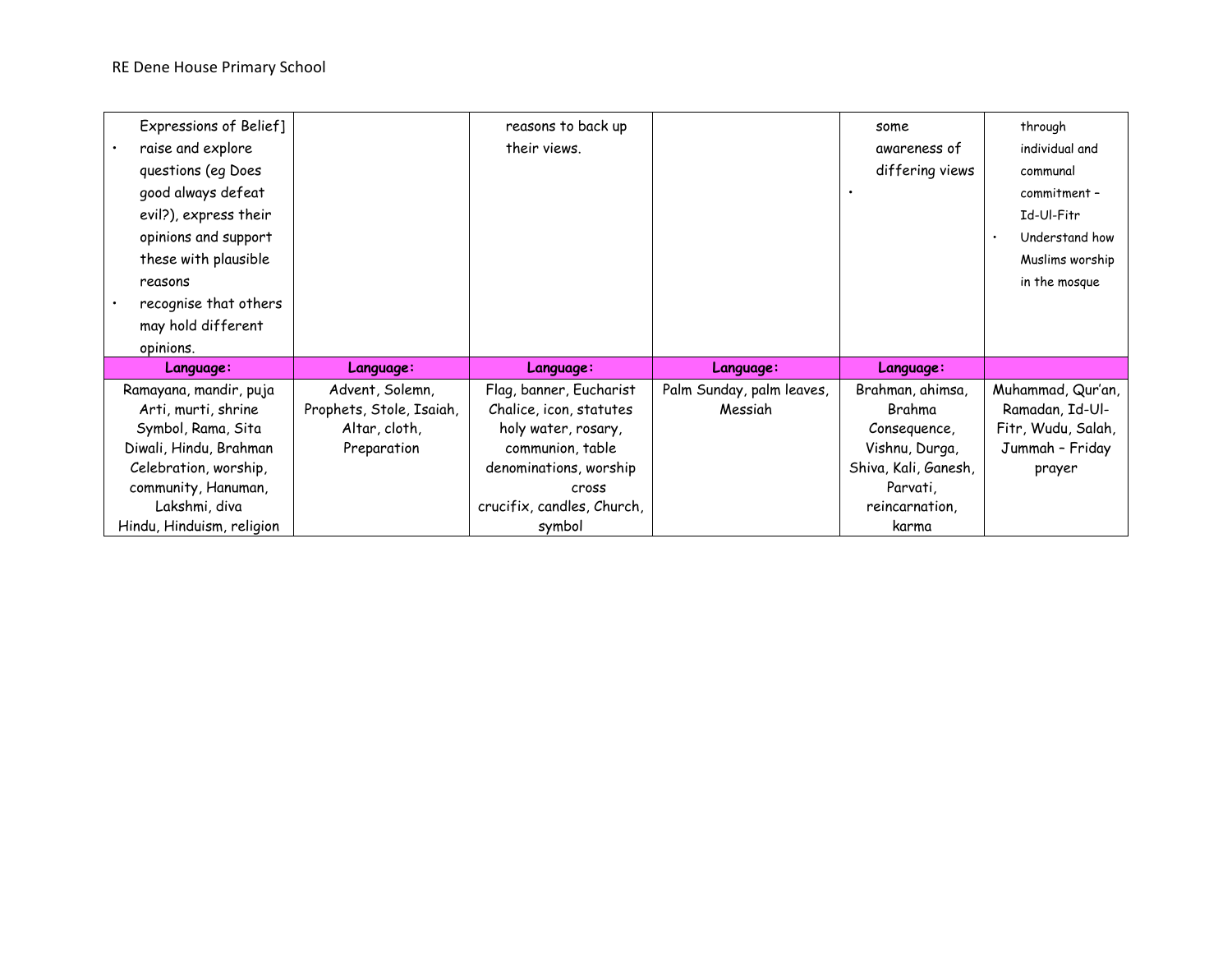#### Year 5/6

| <b>Why is Moses</b>                                                                                                                                                                                                                                                                                                                                                                                    | What are the                                                                                                                                                                                                                                                                                                                                                                                                                                                                                    | What do Christians                                                                                                                                                                                                                                                                                                                                                                                                                                                           | Why is the Last                                                                                                                                                                                                                                                                                                                | Why do Jewish                                                                                                                                                                                                                                                                                                                                                                                                                                                                    | What is the Qur'an and                                                                                                                                                                                                                                                                                                                                                                                                                                                                                                                                                                    |
|--------------------------------------------------------------------------------------------------------------------------------------------------------------------------------------------------------------------------------------------------------------------------------------------------------------------------------------------------------------------------------------------------------|-------------------------------------------------------------------------------------------------------------------------------------------------------------------------------------------------------------------------------------------------------------------------------------------------------------------------------------------------------------------------------------------------------------------------------------------------------------------------------------------------|------------------------------------------------------------------------------------------------------------------------------------------------------------------------------------------------------------------------------------------------------------------------------------------------------------------------------------------------------------------------------------------------------------------------------------------------------------------------------|--------------------------------------------------------------------------------------------------------------------------------------------------------------------------------------------------------------------------------------------------------------------------------------------------------------------------------|----------------------------------------------------------------------------------------------------------------------------------------------------------------------------------------------------------------------------------------------------------------------------------------------------------------------------------------------------------------------------------------------------------------------------------------------------------------------------------|-------------------------------------------------------------------------------------------------------------------------------------------------------------------------------------------------------------------------------------------------------------------------------------------------------------------------------------------------------------------------------------------------------------------------------------------------------------------------------------------------------------------------------------------------------------------------------------------|
| important to                                                                                                                                                                                                                                                                                                                                                                                           | themes of                                                                                                                                                                                                                                                                                                                                                                                                                                                                                       | believe                                                                                                                                                                                                                                                                                                                                                                                                                                                                      | Supper so important to                                                                                                                                                                                                                                                                                                         | people go to the                                                                                                                                                                                                                                                                                                                                                                                                                                                                 | why is it important to                                                                                                                                                                                                                                                                                                                                                                                                                                                                                                                                                                    |
| Jewish people?                                                                                                                                                                                                                                                                                                                                                                                         | <b>Christmas?</b>                                                                                                                                                                                                                                                                                                                                                                                                                                                                               | about God?                                                                                                                                                                                                                                                                                                                                                                                                                                                                   | <b>Christians?</b>                                                                                                                                                                                                                                                                                                             | synagogue?                                                                                                                                                                                                                                                                                                                                                                                                                                                                       | <b>Muslims?</b>                                                                                                                                                                                                                                                                                                                                                                                                                                                                                                                                                                           |
| Pupils will be taught                                                                                                                                                                                                                                                                                                                                                                                  | Pupils will be taught                                                                                                                                                                                                                                                                                                                                                                                                                                                                           | Pupils will be taught                                                                                                                                                                                                                                                                                                                                                                                                                                                        | Pupils will be taught                                                                                                                                                                                                                                                                                                          | Pupils will be taught                                                                                                                                                                                                                                                                                                                                                                                                                                                            | Pupils will be taught to:                                                                                                                                                                                                                                                                                                                                                                                                                                                                                                                                                                 |
| to:                                                                                                                                                                                                                                                                                                                                                                                                    | to:                                                                                                                                                                                                                                                                                                                                                                                                                                                                                             | to:                                                                                                                                                                                                                                                                                                                                                                                                                                                                          | to:                                                                                                                                                                                                                                                                                                                            | to:                                                                                                                                                                                                                                                                                                                                                                                                                                                                              |                                                                                                                                                                                                                                                                                                                                                                                                                                                                                                                                                                                           |
| describe some of<br>the beliefs within<br>the Jewish<br>community<br>God as lawgiver (ten<br>commandments)<br>Moses was chosen to<br>set the Israelites free<br>understand the<br>Jewish festival of<br>Pesach<br>significance of<br>Moses in Judaism<br>state that Jews<br>see Moses as<br>important<br>the Israelites<br>freedom is the<br>beginnings of<br>Judaism<br>know the<br>importance of the | show understanding<br>of the key themes<br>of love, peace, light<br>over darkness,<br>qoodwill, joy, giving<br>from Christmas<br>story, connecting<br>with how both<br>Christians and non-<br>Christians<br>celebrate this<br>festival<br>reflect on their own<br>feelings, ideas and<br>experiences about<br>these themes and<br>develop empathy<br>for those with<br>differing<br>experiences<br>give their views and<br>sound reasons to<br>the question "Is<br>Christmas for<br>everyone?". | demonstrate<br>detailed knowledge<br>and understanding<br>of the links<br>between Christian<br>beliefs in God and<br>Biblical metaphor,<br>symbols/other<br>forms of Christian<br>expression<br>demonstrate<br>detailed<br>understanding of<br>how such beliefs<br>have an impact on<br>the lives of<br>Christians:<br>suggest meanings<br>for some of the<br>ways in which<br>beliefs about God<br>are represented in<br>art/symbolism<br>respond to the<br>questions about | show understanding<br>$\bullet$<br>of key events<br>remembered at<br>Easter and their<br>importance for<br>Christians<br>describe and show<br>$\bullet$<br>understanding of<br>what happened at<br>The Last Supper<br>describe and show<br>understanding of<br>what some<br>Christians do today<br>at the Eucharist<br>service | to understand<br>the synagogue is<br>a place of<br>worship and<br>prayer, education<br>and community<br>to describe the<br>features of a<br>synagogue and<br>their significance<br>to describe the<br>role of the Rabbi<br>in a synagogue<br>to describe the<br>importance of<br>the Torah within<br>worship<br>to describe some<br>of the<br>ceremonies that<br>take place in the<br>$\bullet$<br>synagogue<br>$\bullet$<br>to explain how<br>some practices<br>and beliefs may | Know and understand<br>the word scared<br>Be able to recognise<br>the beliefs about the<br>Qur'an as the final<br>revelation of Allah<br>Understand the<br>$\bullet$<br>Muslim belief in the<br>oneness of God, 99<br>names of Allah and<br>the belief that Allah<br>gives guidance<br>through messages and<br>books<br>Understand how the<br>$\bullet$<br>Qur'an is treated and<br>used by Muslims today<br>Understand what the<br>Qur'an teaches about<br>Allah<br>Know some passages<br>from the Qur'an and<br>how this influences<br>Muslim behaviour<br>Know how Muslim<br>$\bullet$ |
| giving of the Torah<br>on Mount Sinai                                                                                                                                                                                                                                                                                                                                                                  |                                                                                                                                                                                                                                                                                                                                                                                                                                                                                                 | Christian belief in<br>God. In relation to                                                                                                                                                                                                                                                                                                                                                                                                                                   |                                                                                                                                                                                                                                                                                                                                | differ between<br>Orthodox and                                                                                                                                                                                                                                                                                                                                                                                                                                                   | children learn about                                                                                                                                                                                                                                                                                                                                                                                                                                                                                                                                                                      |